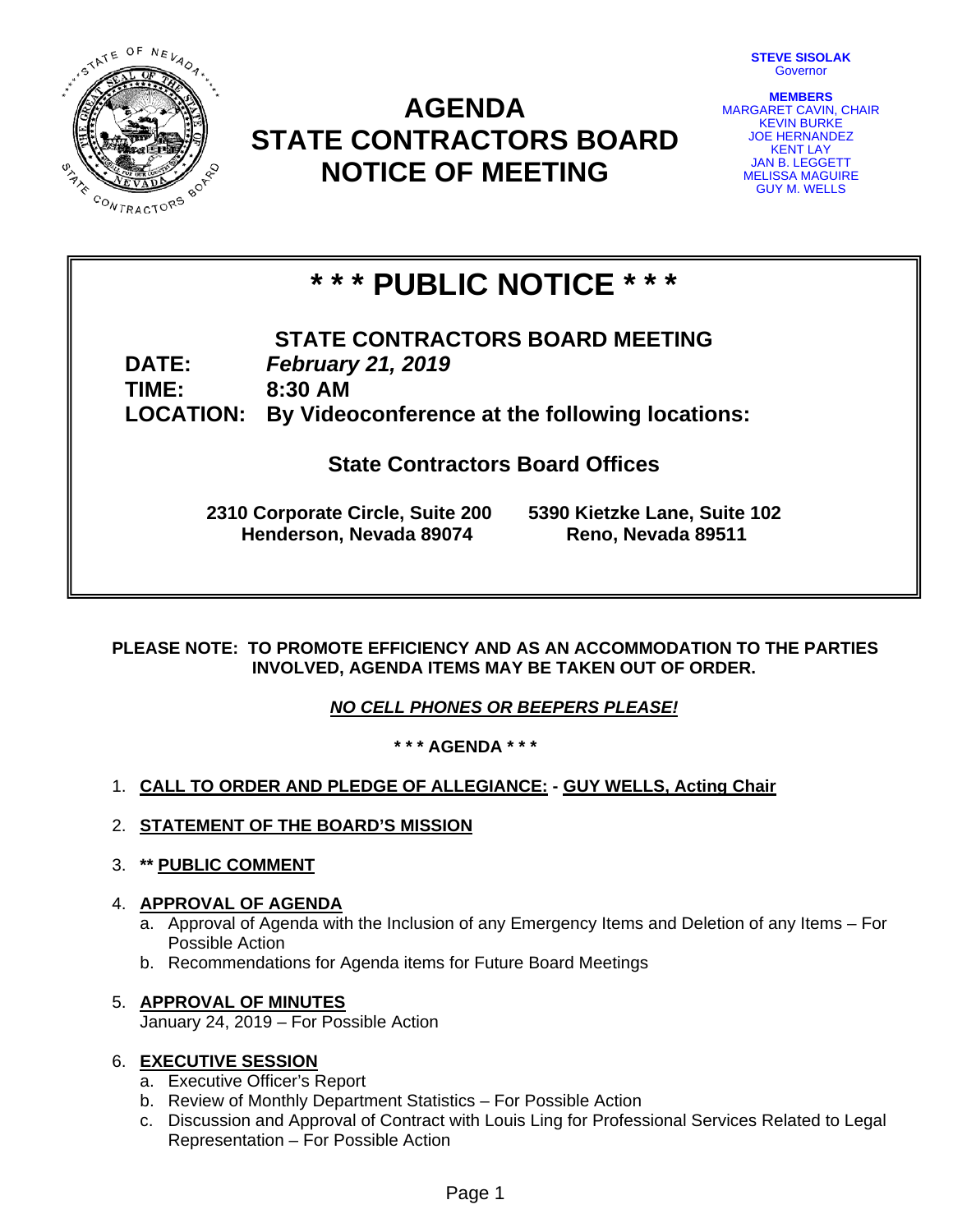- d. Discussion and Approval of Examination Endorsement Agreement with the State of Louisiana For Possible Action
- e. Legislative Discussion For Possible Action Items for discussion include, but are not limited to the following Bills:
	- AB 25 Makes Various Changes to NRS 624 Regarding Licensure of Contractors Discussion and approval concerning possible amendments to Assembly Bill 25 – For Possible Action
	- AB 26 Related to Residential Construction Recovery Fund
	- AB 27 Related to Cease and Desist Orders
	- AB 29 Related to Contracting Business Discussion and approval concerning possible amendments to Assembly Bill 29 – For Possible Action
	- AB 101- Related to Actions for a Declaratory Judgment
	- SB 14 Related to Removal of Certain Gubernatorial Appointees
- f. Legal Report For Possible Action (A public body may interrupt the open meeting and exclude the public for the purpose of having an attorney-client discussion of potential and existing litigation pursuant to NRS 241.015(3)(b)(2))
- g. Subcommittee Reports Executive Subcommittee, Recovery Fund Subcommittee, Classification/Regulation Subcommittee, Finance Subcommittee.

## 7. **APPROVAL OF CONSENT AGENDA – For Possible Action:**

a. Ratification of Staff Approved License Applications, Changes of Licensure, Reinstatement of Licensure, Voluntary Surrenders (List Attached, Items 1 to 407)

# **NEW LICENSE APPLICATION DENIAL HEARINGS 9:00A.M.**

#### 8. **NEW APPLICATION DENIAL HEARING – For Possible Action:**

CAM CONSTRUCTION LLC

Cheryl Lynn Kypreos, Managing Member/Proposed CMS Qualified Individual Michael Paul Aguilar, Managing Member/Proposed Trade Qualified Individual

(Portions of this hearing may be closed to the public in accordance with NRS 624.110 (2) to discuss certain financial data related to the applicant.)

#### 9. **NEW APPLICATION DENIAL HEARING – For Possible Action:**

T 4 ENGINEER LLC

Aaron Ray Tippetts Jr, Manager/Proposed Qualified Individual

(Portions of this hearing may be closed to the public in accordance with NRS 624.110 (2) to discuss certain financial data related to the applicant.)

# 10. **NEW APPLICATION DENIAL HEARING – For Possible Action:**

ALL SEASONS GUTTERS LLC Gary Joseph Wetzel, Managing Member/Proposed Qualified Individual

# 11. **NEW APPLICATION DENIAL HEARING – For Possible Action:**

STONECO INC.

Michael J. Simonelli, President/Secretary/Treasurer/Proposed Qualified Individual

(Portions of this hearing may be closed to the public in accordance with NRS 624.110 (2) to discuss certain financial data related to the applicant.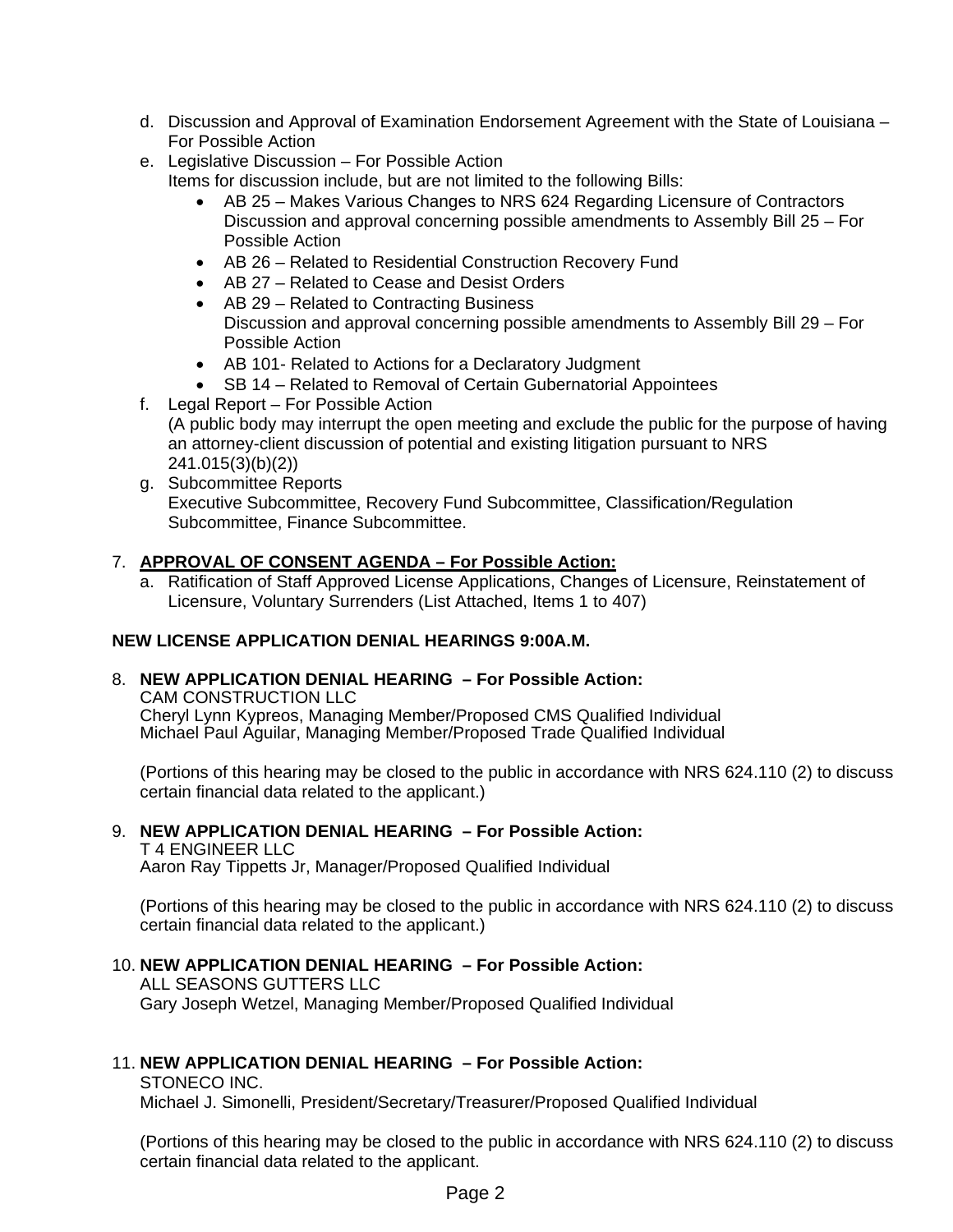#### 12. **NEW APPLICATION DENIAL HEARING (Continued from Jan. 24, 2019) –For Possible Action:**  G & A CONCRETE LLC

Alejandro Martines, Managing Member/Proposed CMS Qualified Individual Guillermo Ibaibarriaga, Proposed Trade Qualified Individual

(Portions of this hearing may be closed to the public in accordance with NRS 624.110 (2) to discuss certain financial data related to the applicant.)

## 13. **NEW APPLICATION DENIAL HEARING (Continued from Jan. 24, 2019) –For Possible Action:**  ACCENT PRODUCTS INC.

Peter A. Knight, President/Proposed Qualified Individual

(Portions of this hearing may be closed to the public in accordance with NRS 624.110 (2) to discuss certain financial data related to the applicant.)

#### 14. **\*\*PUBLIC COMMENT**

Adjournment – For Possible Action

#### **\*\* PUBLIC COMMENT**

Comments from the public are accepted at this time on topics not specifically addressed elsewhere on the agenda. The public may comment by signing-in before speaking during the Public Comment section. The board is precluded from discussing or acting on items raised by Public Comment that are not already on the agenda. *Public Comment will be limited to 5 minutes per person at the discretion of the Chairman.* 

#### **NOTICES POSTED AT THE FOLLOWING LOCATIONS**

NEVADA STATE CONTRACTORS BOARD – RENO NEVADA STATE CONTRACTORS BOARD – HENDERSON NEVADA STATE CONTRACTORS BOARD – INTERNET WEBSITE NEVADA PUBLIC NOTICE WEBSITE

> RENO CITY HALL WASHOE COUNTY COURT HOUSE WASHOE COUNTY LIBRARY PASEO VERDE LIBRARY SAWYER STATE BUILDING CLARK COUNTY LIBRARY

#### **PLEASE NOTE:**

- 1) Persons/facilities desiring copies of the board's agenda must submit their request in writing every six months.
- 2) With regard to any board meeting, it is possible that an amended notice will be published adding new items to the original agenda. Amended notices will be posted in accordance with the Open Meeting Law: however, they will not be mailed to individuals on the board's mailing list.